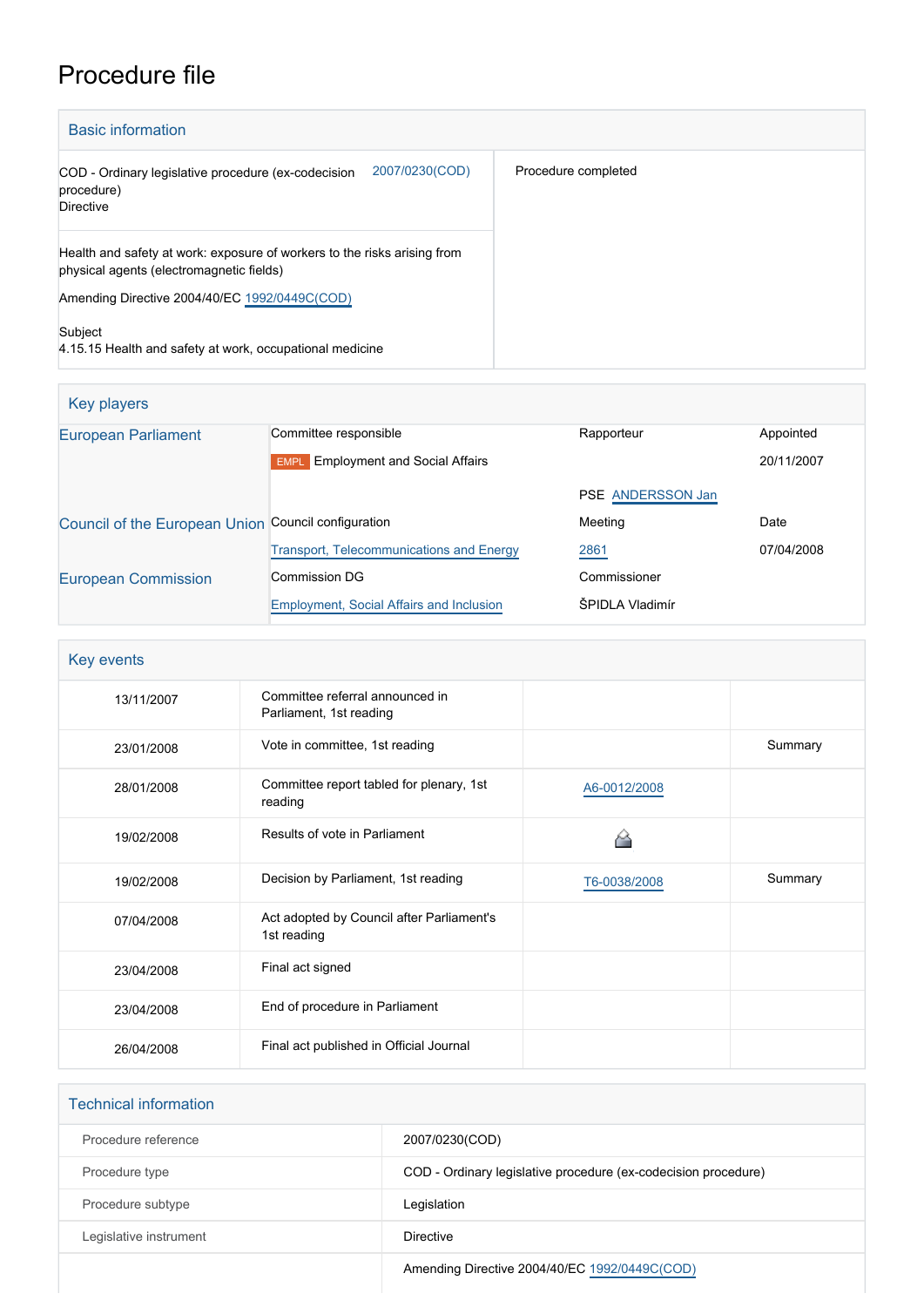| Legal basis                | EC Treaty (after Amsterdam) EC 137-p2 |
|----------------------------|---------------------------------------|
| Stage reached in procedure | Procedure completed                   |
| Committee dossier          | EMPL/6/55655                          |

| Documentation gateway                                              |                |            |            |         |
|--------------------------------------------------------------------|----------------|------------|------------|---------|
| Legislative proposal                                               | COM(2007)0669  | 26/10/2007 | EC         | Summary |
| Committee draft report                                             | PE398,470      | 04/12/2007 | EP         |         |
| Committee report tabled for plenary, 1st<br>reading/single reading | A6-0012/2008   | 28/01/2008 | EP         |         |
| Text adopted by Parliament, 1st reading/single<br>reading          | T6-0038/2008   | 19/02/2008 | EP         | Summary |
| Economic and Social Committee: opinion, report                     | CES0502/2008   | 12/03/2008 | <b>ESC</b> |         |
| Draft final act                                                    | 03611/2008/LEX | 23/04/2008 | <b>CSL</b> |         |
| Follow-up document                                                 | SWD(2017)0010  | 12/01/2017 | EC         | Summary |

### Additional information

| National parliaments | <b>IPEX</b>                                             |
|----------------------|---------------------------------------------------------|
| European Commission  | EUR-Lex<br>the control of the control of the control of |

#### Final act

 [Directive 2008/46](https://eur-lex.europa.eu/smartapi/cgi/sga_doc?smartapi!celexplus!prod!CELEXnumdoc&lg=EN&numdoc=32008L0046) [OJ L 114 26.04.2008, p. 0088](https://eur-lex.europa.eu/legal-content/EN/TXT/?uri=OJ:L:2008:114:TOC) Summary

### Health and safety at work: exposure of workers to the risks arising from physical agents (electromagnetic fields)

PURPOSE : to postpone until 30 April 2012 the deadline for the transposition of Directive 2004/40/EC.

PROPOSED ACT : Directive of the European Parliament and of the Council

CONTENT : Directive 2004/40/EC has to be transposed into national legislation no later than 30 April 2008. This proposal aims to amend Article 13(1) of Directive 2004/40/EC in order to postpone the date of transposition until 30 April 2012.

In 2006, the medical community informed the Commission of its concerns regarding the implementation of this Directive, claiming that the exposure limit values laid down in the Directive would limit to a disproportionate extent the use and development of magnetic resonance imaging (MRI), considered today to be a vital tool for the diagnosis and treatment of several diseases. Other industrial sectors also subsequently expressed their concerns about the impact of the Directive on their activities.

The Commission discusses two recent studies that confirm the possibility that the limit values established in the Directive may interfere with medical procedures using MRI. Moreover, the International Commission for Non-ionising Radiation Protection (ICNIRP) is currently reviewing the guidelines on static magnetic fields and low-frequency time-varying fields on which the Directive is based. In both cases, new recommendations will probably provide for less strict limit values for low-frequency fields than those laid down in the Directive. These changes are likely to be backed up by the new scientific studies conducted since the adoption of the Directive. The new recommendations of the ICNIRP are expected in November 2007 and autumn 2008 respectively. The World Health Organisation (WHO) is also currently revising its environmental health criteria for electromagnetic fields in order to reflect the latest scientific studies available.

In view of these, the current deadline of 30 April 2008 should be postponed for four years:

-to allow a full analysis of the studies, including that launched by the Commission, regarding the potential negative impact of the exposure limit values set by the

Directive on the medical use of MRI;

-pending the results of the review of the ICNIRP recommendations, to take into account the WHO's environmental health criteria for electromagnetic fields based on the latest scientific studies concerning the impact of electromagnetic fields on human health published since the adoption of the directive; and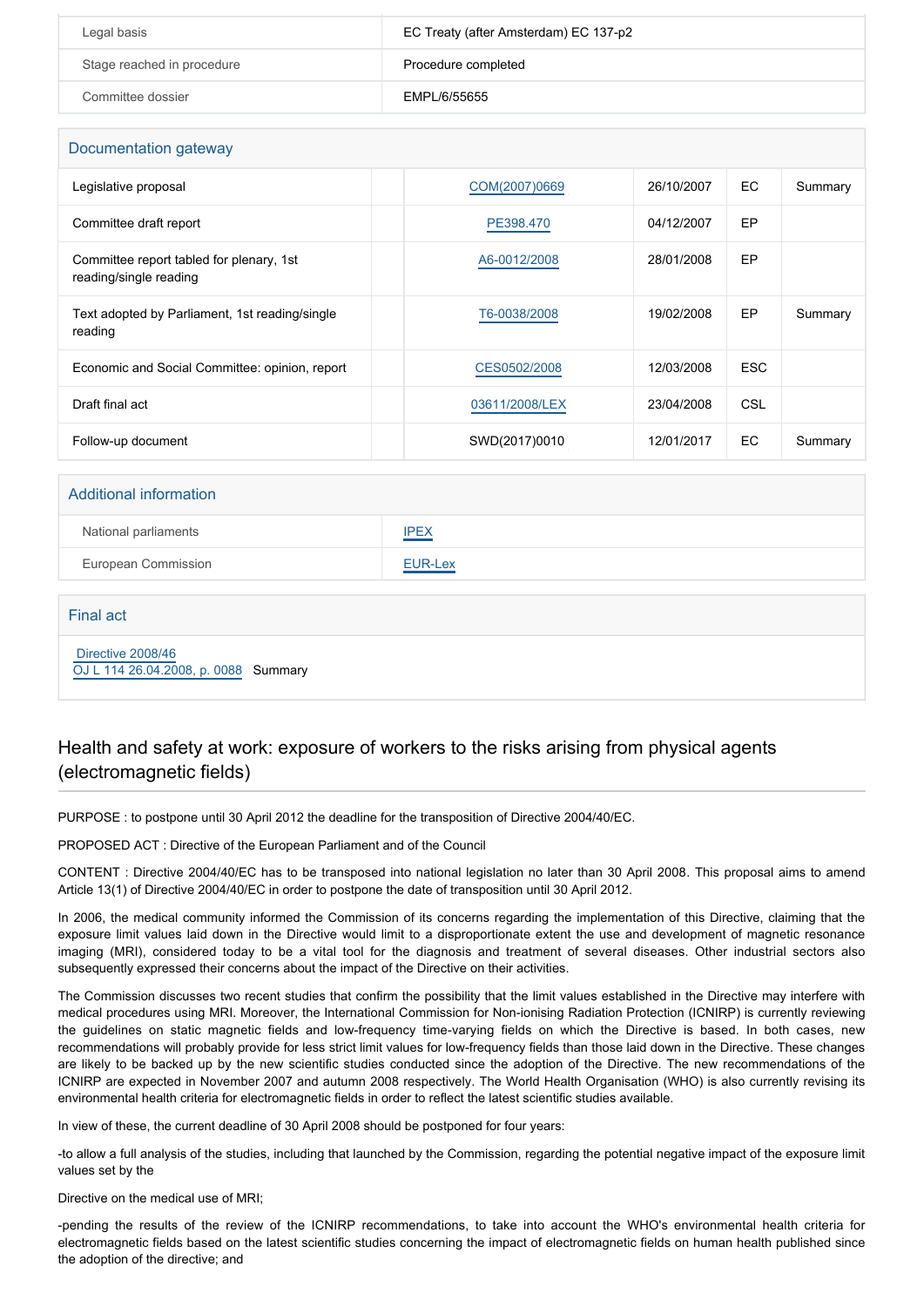-to conduct an in-depth impact analysis of the Directive's provisions and propose amendments to it in order to guarantee both a high level of health and safety protection for workers and the continuation and development of medical and industrial activities using electromagnetic fields.

# Health and safety at work: exposure of workers to the risks arising from physical agents (electromagnetic fields)

The Committee on Employment and Social Affairs adopted the report by Mr. Jan ANDERSSON (PES, SE) approving unamended (simplified procedure), the proposal for a directive of the European Parliament and of the Council amending Directive 2004/40/EC on minimum health and safety requirements regarding the exposure of workers to the risks arising from physical agents (electromagnetic fields).

It is worth noting that, although the rapporteur fully supports the objectives of the Commission which aims to postpone the deadline for the transposition of the directive into national law, given the concerns expressed by some sectors of activity, he, nevertheless, showed his intention to introduce, in the first instance, an amendment inviting the Commission to present an interim report to the European Parliament on the state of play of the research being carried out in this area. However, he finally decided not to do so because he considers it preferable to give sufficient time to the Commission to carry out the necessary research and analyse the data gathered. The rapporteur considers, however, that the Commission must be held accountable to the European Parliament, and reserves the right to call upon the Commission, at any time, to explain the state of play with regard to the studies carried out and the first findings deriving thereto.

Lastly, the rapporteur underlines the importance of the timely transposition of the directive on the protection of workers against the effects of exposure to electromagnetic fields.

# Health and safety at work: exposure of workers to the risks arising from physical agents (electromagnetic fields)

The European Parliament adopted a legislative resolution based on the report drafted by Jan ANDERSSON (PES, SE) approving the proposal for a directive of the European Parliament and of the Council amending Directive 2004/40/EC on minimum health and safety requirements regarding the exposure of workers to the risks arising from physical agents (electromagnetic fields).

## Health and safety at work: exposure of workers to the risks arising from physical agents (electromagnetic fields)

PURPOSE: to postpone by four years the deadline for the transposition of Directive 2004/40/EC on the exposure of workers to electromagnetic fields in the Member States to take into account new scientific evidence.

LEGISLATIVE ACT: Directive 2008/46/EC of the European Parliament and of the Council Directive 2004/40/EC on minimum health and safety requirements regarding the exposure of workers to the risks arising from physical agents (electromagnetic fields) (18th individual Directive within the meaning of Article 16(1) of Directive 89/391/EEC).

BACKGROUND: Directive 2004/40/EC of the European Parliament and of the Council on minimum health and safety requirements regarding the exposure of workers to the risks arising from physical agents (or ?[electromagnetic fields](http://www.europarl.europa.eu/oeil/FindByProcnum.do?lang=en&procnum=COD/1992/0449C)? Directive) was adopted on 29 April 2004 and was to be transposed in the Member States no later than 30 April 2008. This Directive provides for action values and limit values based on the recommendations of the International Commission for Non-Ionizing Radiation Protection (ICNIRP). New scientific studies on the impact on health of exposure to electromagnetic radiation, made public after the Directive was adopted, have been brought to the attention of the European Parliament, the Council and the Commission. The results of those scientific studies are currently being examined by the ICNIRP and by the World Health Organisation. Those new recommendations, due to be published by the end of 2008, are likely to contain elements that could lead to substantial amendments to the action and limit values of Directive 2004/40/EC.

Moreover, the Commission launched a study to assess directly and quantitatively the situation regarding medical imaging (sector directly concerned by Directive 2004/40/EC). In this context, the results of that study should be taken on board, in addition to the results of similar studies concerning European standards (as defined by the European Committee for Electrotechnical Standardization (Cenelec)) in order to ensure smooth application of the Directive by taking account of latest scientific evidence.

Given that the majority of these studies and new standards should be published during the course of 2008, a period of four years will be necessary to obtain and analyse this new information and to take it into account with a view to a new proposal for a Directive. That is why it is necessary to postpone by four years the deadline for the transposition of the initial Directive.

CONTENT: in view of the above, the aim of this amending Directive is to provide for a new date of transposition of Directive 2004/40/EC. The original date of 30 April 2008 is therefore deleted and replaced by 30 April 2012.

ENTRY INTO FORCE: the Directive enters into force on 26 April 2008.

# Health and safety at work: exposure of workers to the risks arising from physical agents (electromagnetic fields)

The Commission presented a working document accompanying the [Commission communication](http://www.europarl.europa.eu/RegData/docs_autres_institutions/commission_europeenne/com/2017/0012/COM_COM(2017)0012_EN.pdf) to the European Parliament, the Council, the Economic and Social Committee and the Committee of the Regions on the modernisation of the EU occupational safety and health legislation and policy.